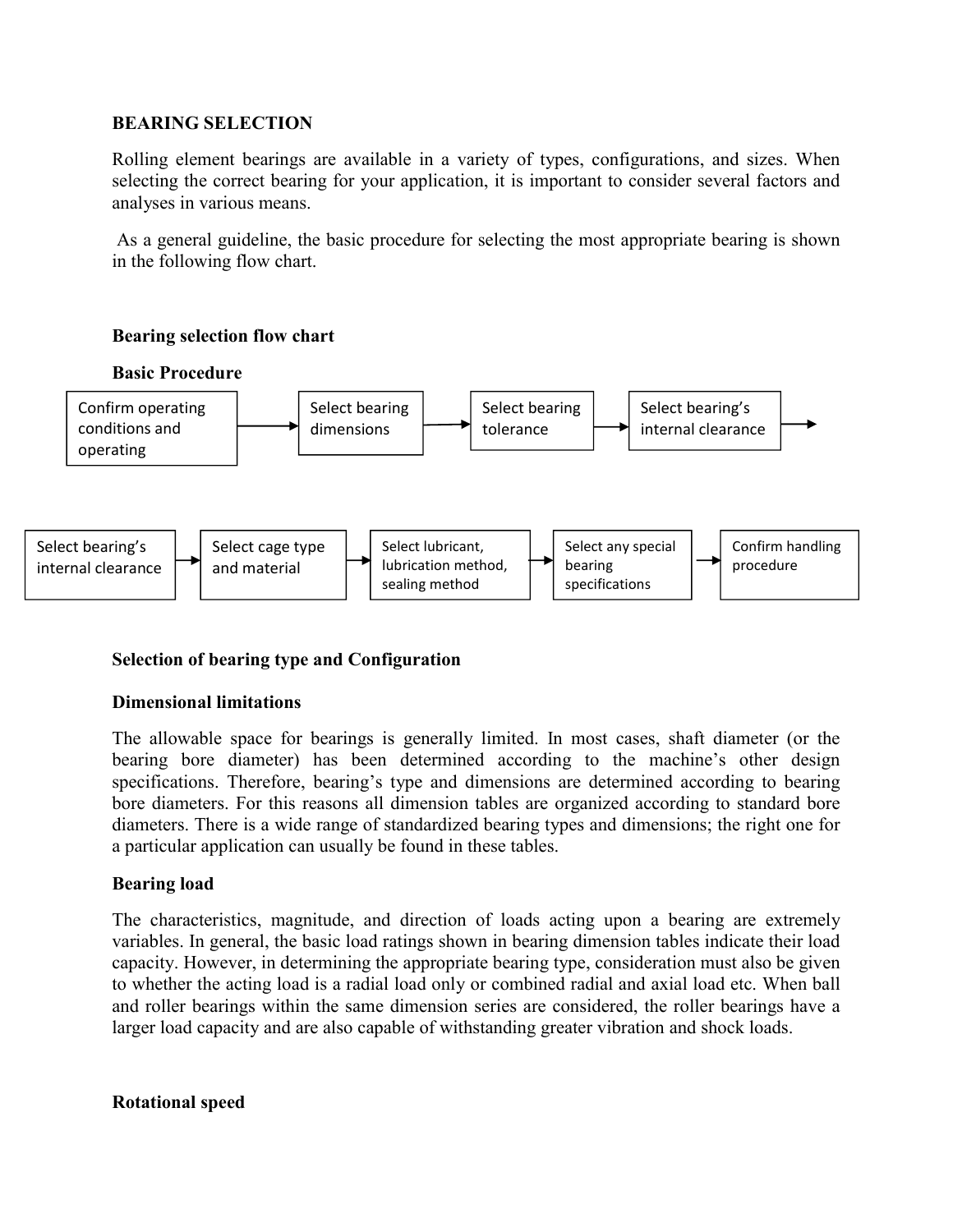The allowable speed of a bearing will differ depending upon bearing type, size, tolerances, cage type, load, lubricating conditions, and cooling conditions.

The allowable speeds listed in the bearing tables for grease and oil lubrication are for normal tolerance NTN bearings. In general, deep groove ball bearings, angular contact ball bearings, and cylindrical roller bearings are most suitable for high speed applications.

### **Bearing tolerances**

The dimensional accuracy and operating tolerances of bearings are regulated by ISO standard. For equipment requiring high tolerance shaft runout or high speed operation, bearings with higher class are recommended. Deep groove ball bearings, angular contact ball bearings, and cylindrical roller bearings are recommended for high rotational tolerances.

## (1) **Rigidity**

Elastic deformation occurs along the contact surfaces of a bearing's rolling elements and raceway surfaces under loading. With certain types of equipment it is necessary to reduce this deformation as much as possible. Roller bearings exhibit less elastic deformation than ball bearings. Furthermore, in some cases, bearings are given a load in advance (preloaded) to increase their rigidity. This procedure is commonly applied to deep groove ball bearings, angular contact ball bearings, and tapered roller bearings.

### (2) **Misalignment of inner and outer rings**

Shaft flexure, variations in shaft or housing accuracy, and fitting errors, result in a certain degree of dis-alignment between the bearing's inner and outer rings. In cases where the degree of misalignment is relatively large, self-aligning ball bearings, spherical roller bearings, or bearing units with self-aligning properties are the most appropriate choices. (Refer to fig. 2.1) .

## (3) **Noise and torque levels**

Rolling bearings are manufactured and processed according to high precision standards, and therefore generally produce only slight amounts of noise and torque. For applications requiring particularly low-noise or low-torque operation, deep groove ball bearings and cylindrical roller bearings are most appropriate.

#### (4) **Installation and disassembly**

Some applications require frequent disassembly and reassembly to enable periodic inspections and repairs. For such applications, bearings with separable inner/outer rings. Such as cylindrical roller bearings, needle roller [bearings, and tapered roller bearings are most appropriate. Incorporation of adapter sleeves simplifies the installation and dissembly of self-aligning ball bearings and spherical roller bearings with tapered bores.

## **Load Rating and Life**

## **Bearing Life**

Even in bearings operating under normal conditions, the surfaces of the raceway and rolling elements are constantly being subjected to repeated compressive stresses which causes flaking of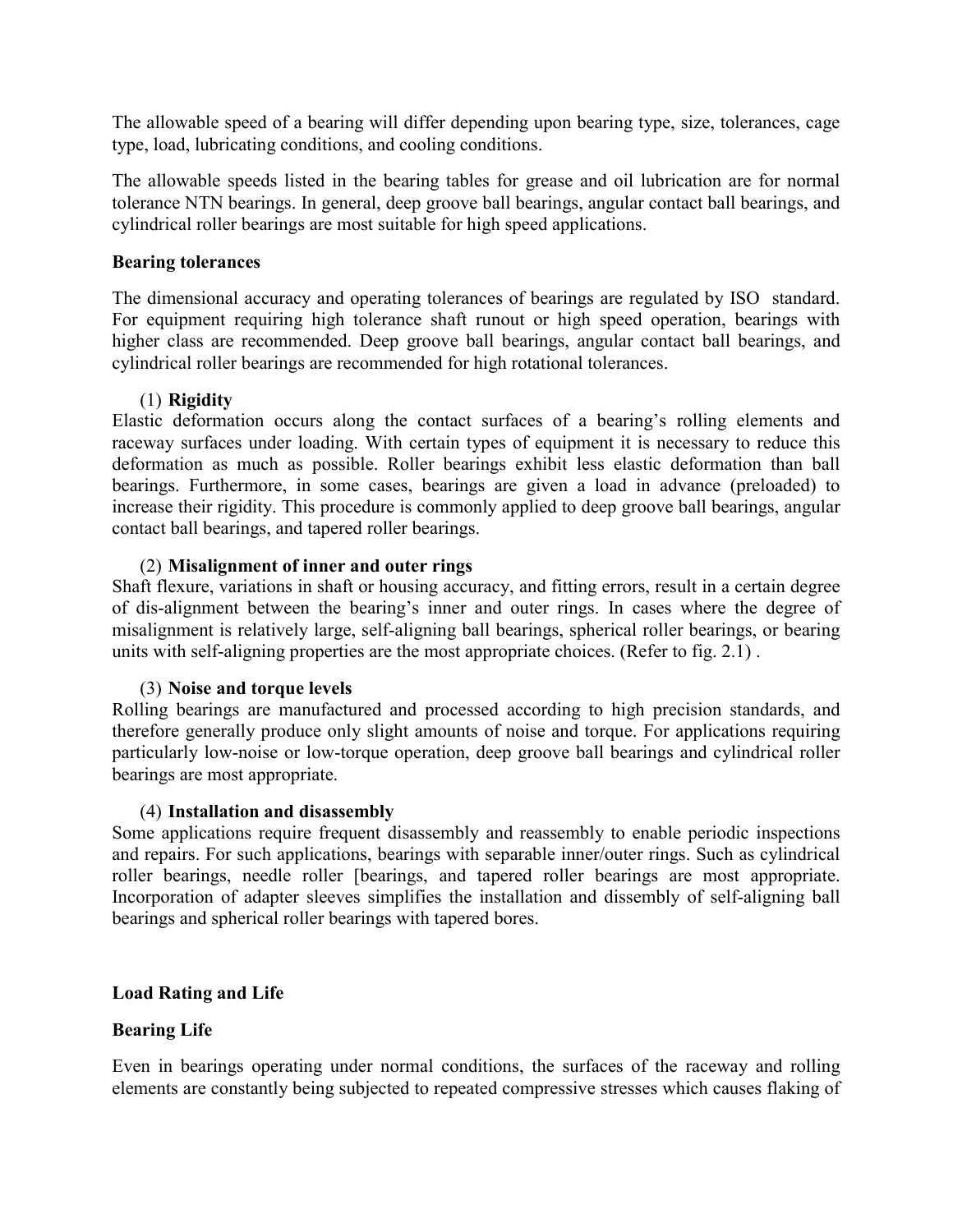these surfaces to occur. This flaking is due to material fatigue and will eventually cause the bearings to fall. The effective life of a bearing is usually defined in terms of the total number of revolutions a bearing can undergo before flaking of either the raceway surface or the rolling element occurs.

Other causes of bearing fatigue are often attributed to problems such as seizing, abrasions, cracking, chipping, scuffing, rust, etc. However, these so called "causes" of bearing failure are usually themselves caused by improper installation. Insufficient or improper lubrication, faulty sealing or inaccurate bearing selection. Since the above mentioned "causes" of bearing failure can be avoided by taking the proper precautions, and are not simply caused by material fatigue, they are considered separately from the flaking aspect.

# **Basic rating life and basic dynamic load rating**

A group of seemingly identical bearings when subjected to identical load and operating conditions will exhibit a wide diversity in their durability.

The "life" disparity can be accounted for by the difference in the fatigue of the bearing material itself. This disparity is considered statistically when calculating bearing life, and the basic rating life is defined as follows:

The basic rating life is based on a 90% statistical model which is expressed as the total number of revolutions 90% of the bearings in an identical group of bearings subjected to identical operating conditions will attain or surpass before flaking due to material fatigue occurs. For bearings operating at fixed constant speeds, the basic rating life (90% reliability) is expressed in the total number of hours of operation.

Basic dynamic load rating expresses a rolling bearing's capacity to support a dynamic load. The basic dynamic load rating is the load under which the basic rating life of the bearing is 1 million revolutions. This is expressed as pure radial load for radial bearings and pure axial load for thrust bearings. There are referred to as "basic dynamic load rating (C)" and "basic dynamic axial load rating (Ca)". The relationship between the basic rating life, the basic dynamic load rating and bearing load given in formula

For ball bearings: 
$$
L_{10} = \left(\frac{C}{P}\right)^3
$$
  
For roller bearings:  $L_{10} = \left(\frac{C}{P}\right)^{10/3}$ 

For roller bearings:  $L_{10} = \frac{1}{R}$ 

where

 $L_{10}$ : Basic rating life 10<sup>6</sup> revolution

C : Basic dynamic load rating, N (kgf) (Cr; radial bearings, Ca; thrust bearings)

P: Equivalent dynamic load, N (kgf)

 $(P_r;$  radial bearings,  $P^2$ , thrust bearings)

J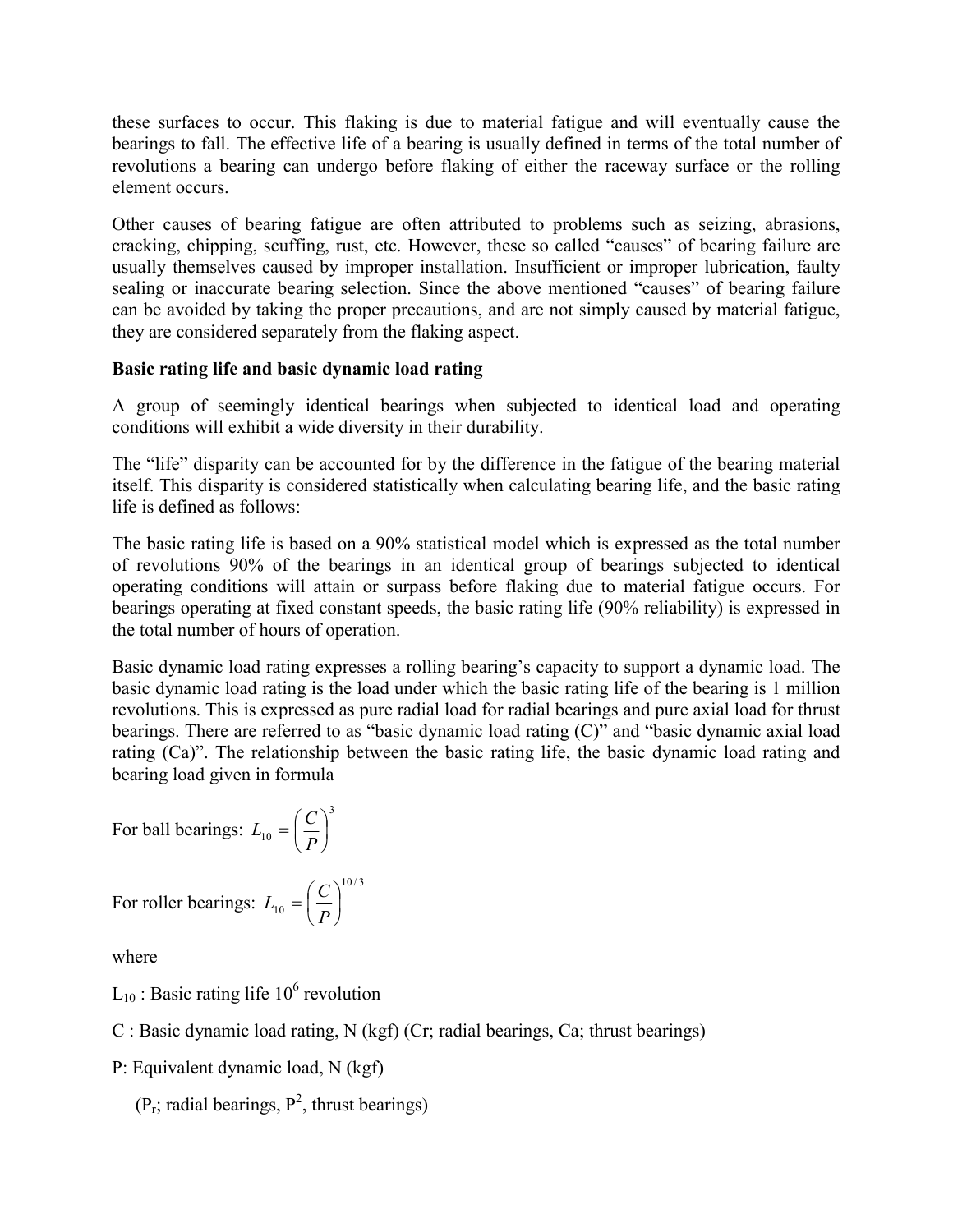n: Rotational speed, mm-1

The relationship between Rotational speed and speed factor  $f_n$  as well as the relation between the basic rating life  $L_{10h}$  and the life factor  $f_c$  is shown in the Table and Figure below.

| Classification                | Ball bearing                                                             | Roller bearing                                                                                |
|-------------------------------|--------------------------------------------------------------------------|-----------------------------------------------------------------------------------------------|
| Basic rating life $L_{10h}$ h | $\frac{10^6}{60n} \left(\frac{C}{P}\right)^3 = 500 \text{ } \text{fm}^3$ | $\left(\frac{10^6}{60n}\left(\frac{C}{P}\right)^{10/3}\right)^{10/3} = 500 \text{ fm}^{10/3}$ |
| Life factor $f_h$             | $fn \frac{C}{D}$                                                         | fn                                                                                            |
| Speed factor $f_n$            | $(33.3)^{1/3}$<br>$\mathfrak{n}$                                         | $(33.3)^{5/10}$<br>$\mathfrak{n}$                                                             |

**Correlation of bearing basic rating life, life factor, and speed factor** 

When several bearings are incorporated in machines or equipment as complete units, all the bearings in the unit are considered as a whole when computing bearing life.

$$
L = \frac{1}{\left(\frac{1}{L_1} + \frac{1}{L_2} + \dots + \frac{1}{L_n}\right)^{1/e}}
$$

where

L: Total basic rating life of entire unit, h

 $L_1, L_2... L_n$ : Basic rating life of individual bearings, 1, 2, ....n, h

 $e= 10/9$ .......... For ball bearings

e=9/8 ……….For roller bearings

When the load conditions vary at regular intervals, the life can be given by formula (3.4)

$$
L_{in} = \left(\frac{\phi_1}{L_1} + \frac{\phi_2}{L_2} + \dots + \frac{\phi_1}{L_1}\right)^{-1}
$$

where

 $L_m$  = Total life of bearing

 $\phi$ : Frequency of individual load conditions

$$
(\Sigma \phi_1 = 1)
$$

L: Life under individual conditions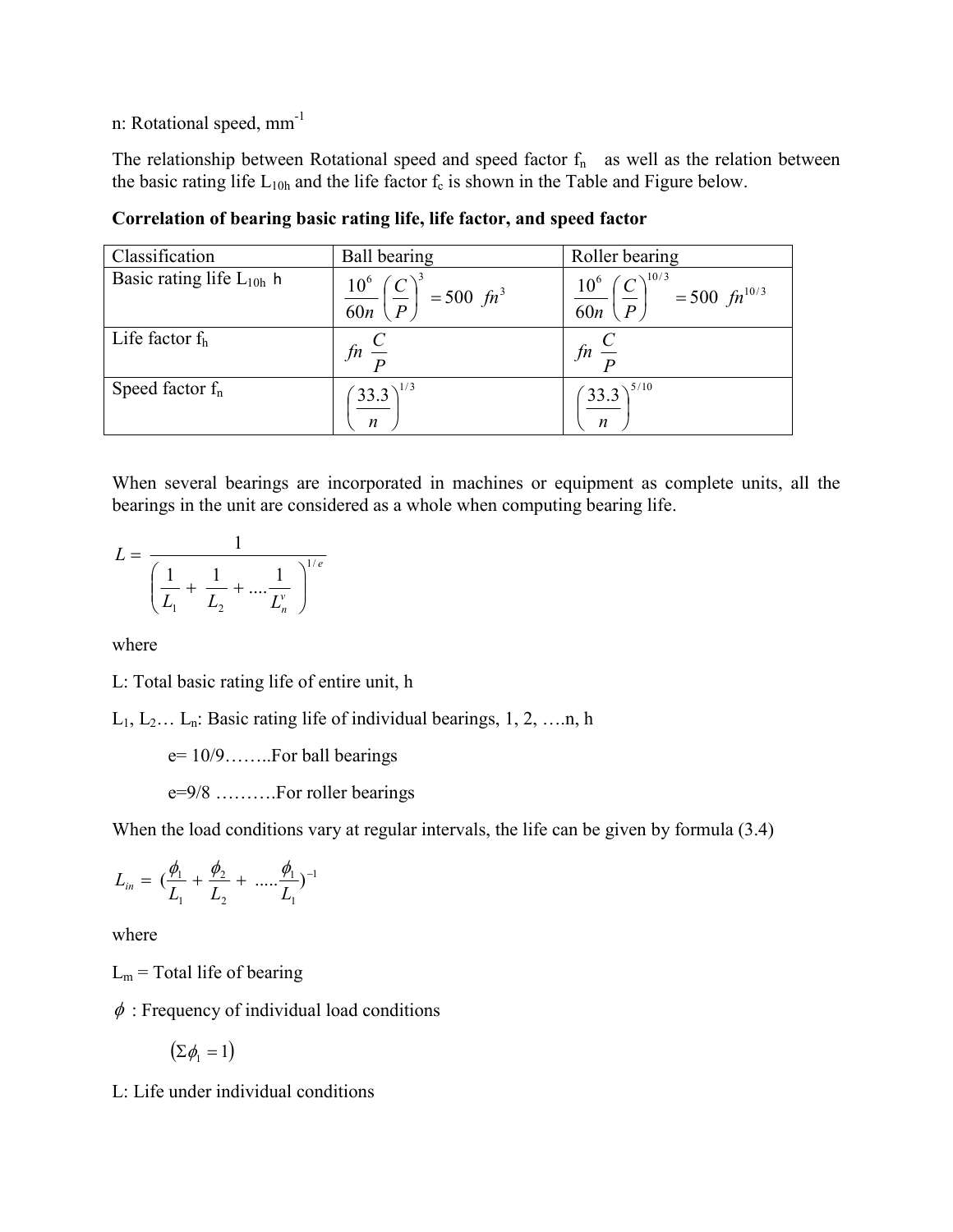It equivalent load P and rotational speed *n* are operating conditions of the bearing, basic rated dynamic load C that satisfies required life of the bearing is determined using table above and formula below . Bearings that satisfy the required C can be selected from the bearing dimensions table provided in the catalog.

$$
C = P \frac{f_h}{f_n}
$$

# **Adjusted rating life**

The basic bearing rating life (90% reliability factor) can be calculated through the formulas mentioned earlier. However, in some applications a bearing life factor of over 90% reliability may be required. To meet these requirements, bearing life can be lengthened by the use of specially improved bearing materials or manufacturing process. Bearing life is also sometimes affected by operating conditions such as lubrication, temperature and rotational speed.

Basic rating life adjusted to compensate for this is called "adjusted rating life", and is determined using formula

 $L_{na} = a_1$ .  $A_2$ .  $a_3$   $L_{10}$ 

where

 $L_{10}$ : Adjusted rating life in millions of revolutions (10<sup>6</sup>)

- $a_1$ : Reliability factor
- $a_2$ : Bearing characteristics factor

a3: Operating conditions factors

# **Basic Static load rating**

When stationary rolling bearings are subjected to static loads, they suffer from partial permanent deformation of the contact surfaces at the contact point between the rolling elements and the raceway. The amount of deformity increases as the load increases, and if this increase in load exceeds certain limits, the subsequent smooth operation of the bearings is impaired.

It has been found through experience that a permanent deformity of 0.0001 times the diameter of the rolling element, occurring at the most heavily stressed contact point between the raceway and the rolling elements, can be tolerated without any impairment in running efficiency.

# **Bearing Load Calculation**

# **Dynamic equivalent load**

When both dynamic radial loads and dynamic axial loads act on a bearing at the same time, the hypothetical load acting on the center of the bearing which gives the bearings the same life as if they had only a radial load or only an axial load is called the dynamic equivalent load.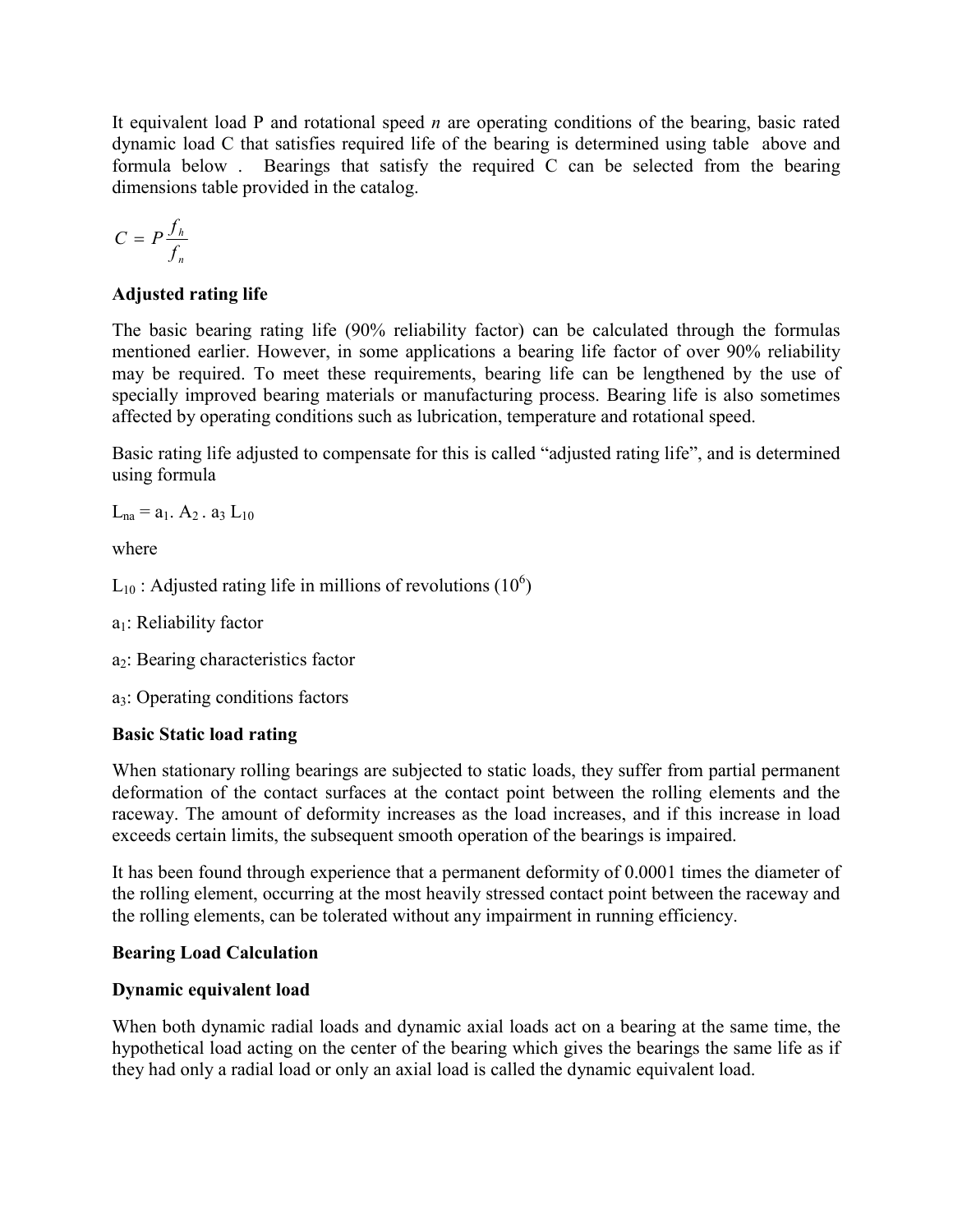For radial bearings, this load is expressed as pure radial load and is called the dynamic equivalent radial load. For thrust bearings, it is expressed as pure axial load, and is called the dynamic equivalent axial load.

# (1) **Dynamic equivalent radial load**

The dynamic equivalent radial load is expressed by formula

 $P_1 = XF + YF$ 

where

P1: Dynamic equivalent radial load, N (kgf)

 $F_1$ : Actual radial load, N(kgf)

 $F_2$ : Actual axial load, N ((kgf)

X: Radial load factor

Y: Axial load factor

# **Dynamic equivalent axial load**

As a rule, standard thrust bearings with a contact angle of  $90^\circ$  cannot carry radial loads. However, self-aligning thrust roller bearings can accept some radial load. The dynamic equivalent axial load for these bearings is given in formula

 $P_a = F_a + 1.2F_1$ 

where

Pa: Dynamic equivalent axial load, N (kgf)

Fa: Actual axial load, N (kgf)

 $F_r$ : Actual radial load, N (kgf)

Provided that  $F_r / F_a \leq 0.55$  only

# **Static Equivalent load**

The static equivalent load is a hypothetical load which would cause the same total permanent deformation at the most heavily stressed contact point between the rolling elements and the raceway as under actual load conditions; that is when both static radial loads and static axial loads are simultaneously applied to the bearing.

For radial bearings this hypothetical load refers to pure radial loads, and for thrust bearings it refers to pure centric axial loads. These loads are designated static equivalent radial loads and static equivalent axial loads respectively.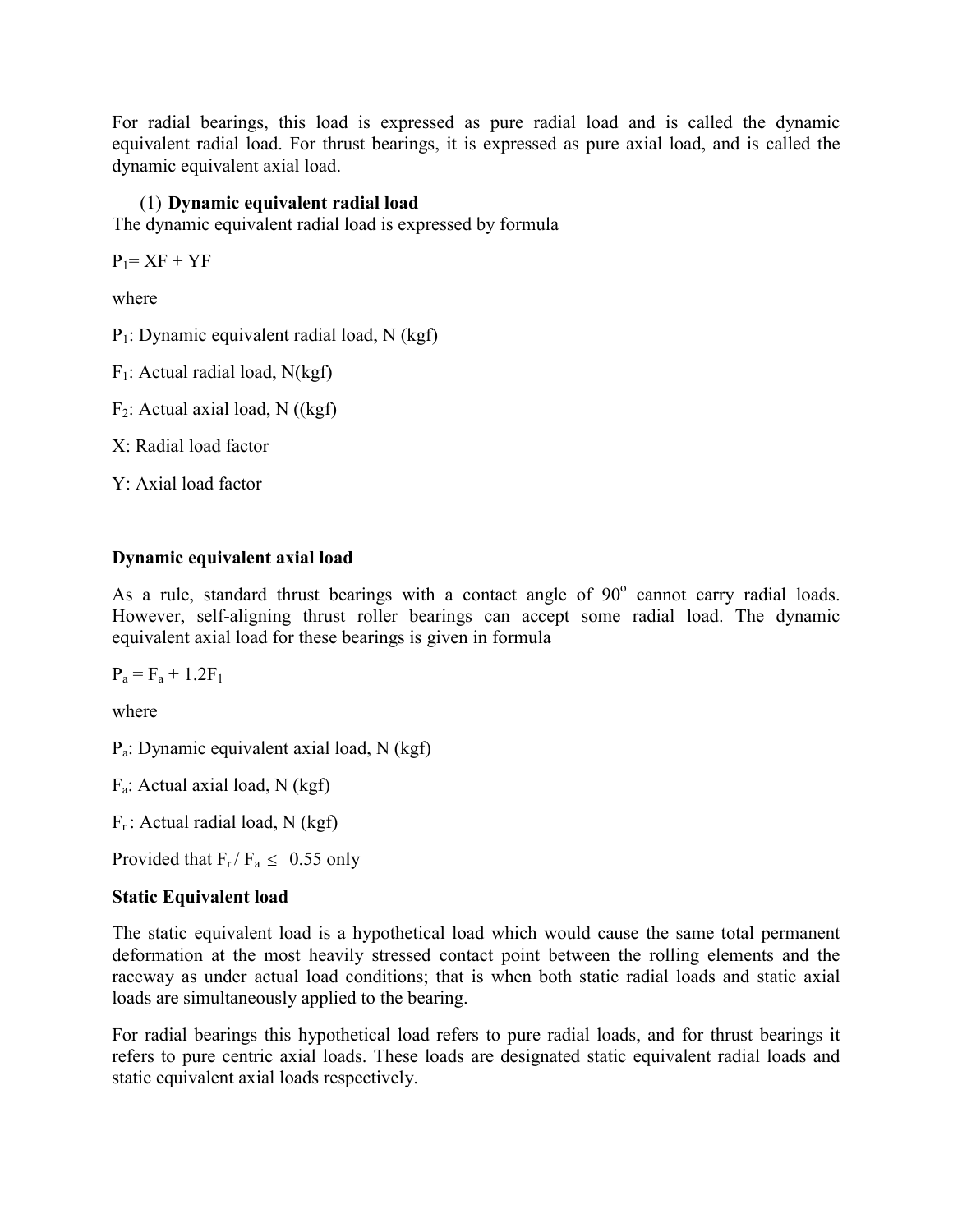#### (1) **Static equivalent radial load**

For radial bearings the static equivalent radial load can be found by using formula for  $p_{or}$ . The greater of the two resultant values is always taken for  $P_{or}$ .

$$
P_{or} = X_0 F_1 + Y_0 F_a
$$
  

$$
P_{or} = F_r
$$

where,

 $P_{or}$ : Static equivalent radial load, N (kgf)

 $F_r$ : Actual radial load, N (kgf)

 $F_a$ : Actual axial load, N (kgf)

 $X<sub>o</sub>$ : Static radial load factor

 $Y_0$ : Static axial load factor

### (2) **Static equivalent axial load**

For spherical thrust roller bearings the static equivalent axial load is expressed by formula

 $P_a = F_a + 2.7F_r$ 

where

Pa: Static equivalent axial load, N (kgf)

Fa: Actual axial load, N (kgf)

 $F_r$ : Actual radial load, N (kgf)

Provided that  $F_r/F_a \leq 0.55$  only.

#### **Load Calculation for angular contact ball bearings and tapered roller bearings**

For angular contact ball bearings and tapered roller bearings the pressure cone apex (load center) is located as shown in Figure below and their values are listed in the bearing tables.

When radial loads act on these types of bearings the component force is induced in the axial direction. For this reason, these bearings are used in pairs. For load calculation this component force must be taken into consideration and is expressed by formula

$$
F_a = \frac{0.5F_r}{Y}
$$

where,